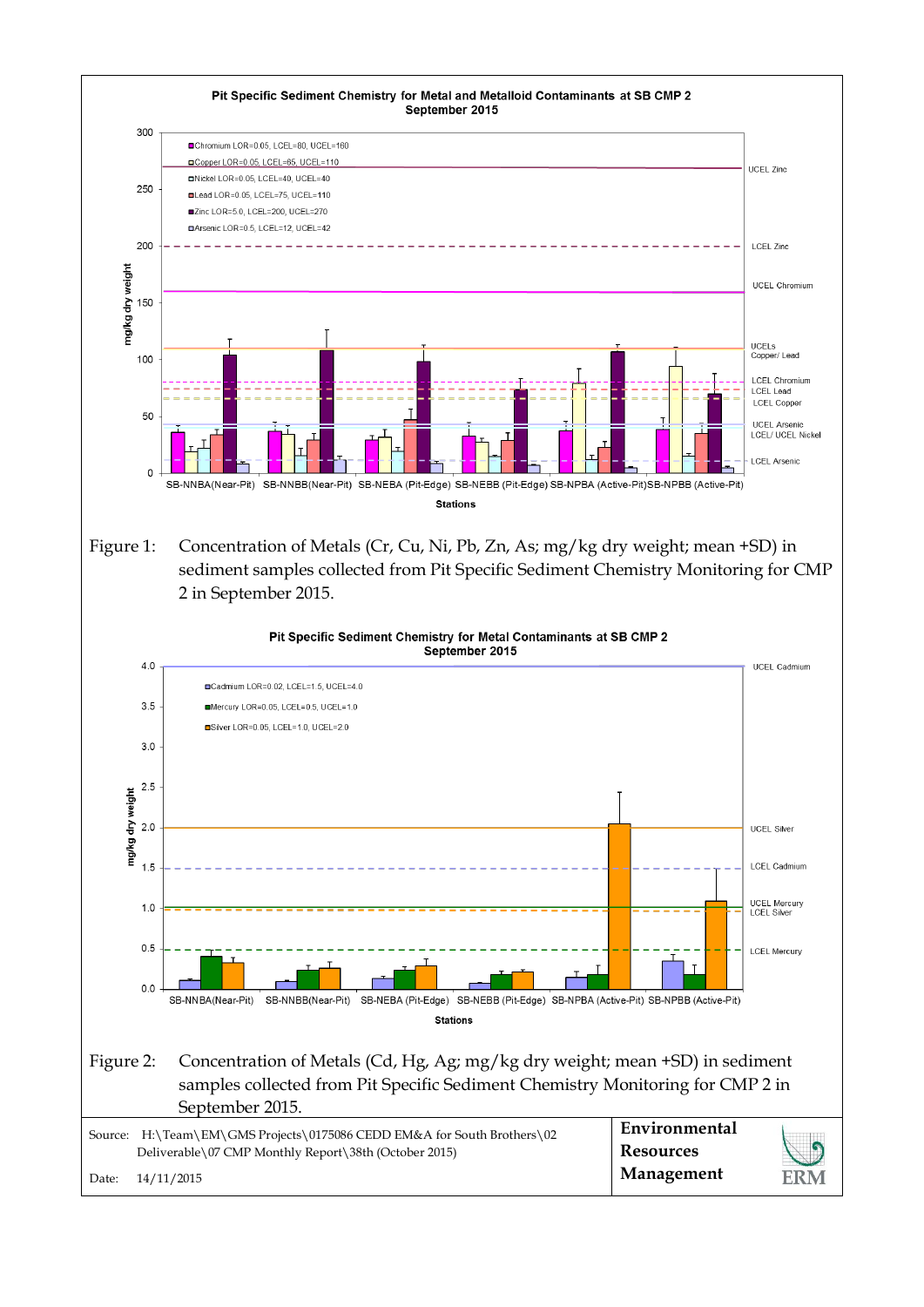

Figure 3: Concentration of Total Organic Carbon (mg/kg dry weight; mean +SD) in sediment samples collected from Pit Specific Sediment Chemistry Monitoring for CMP 2 in September 2015.

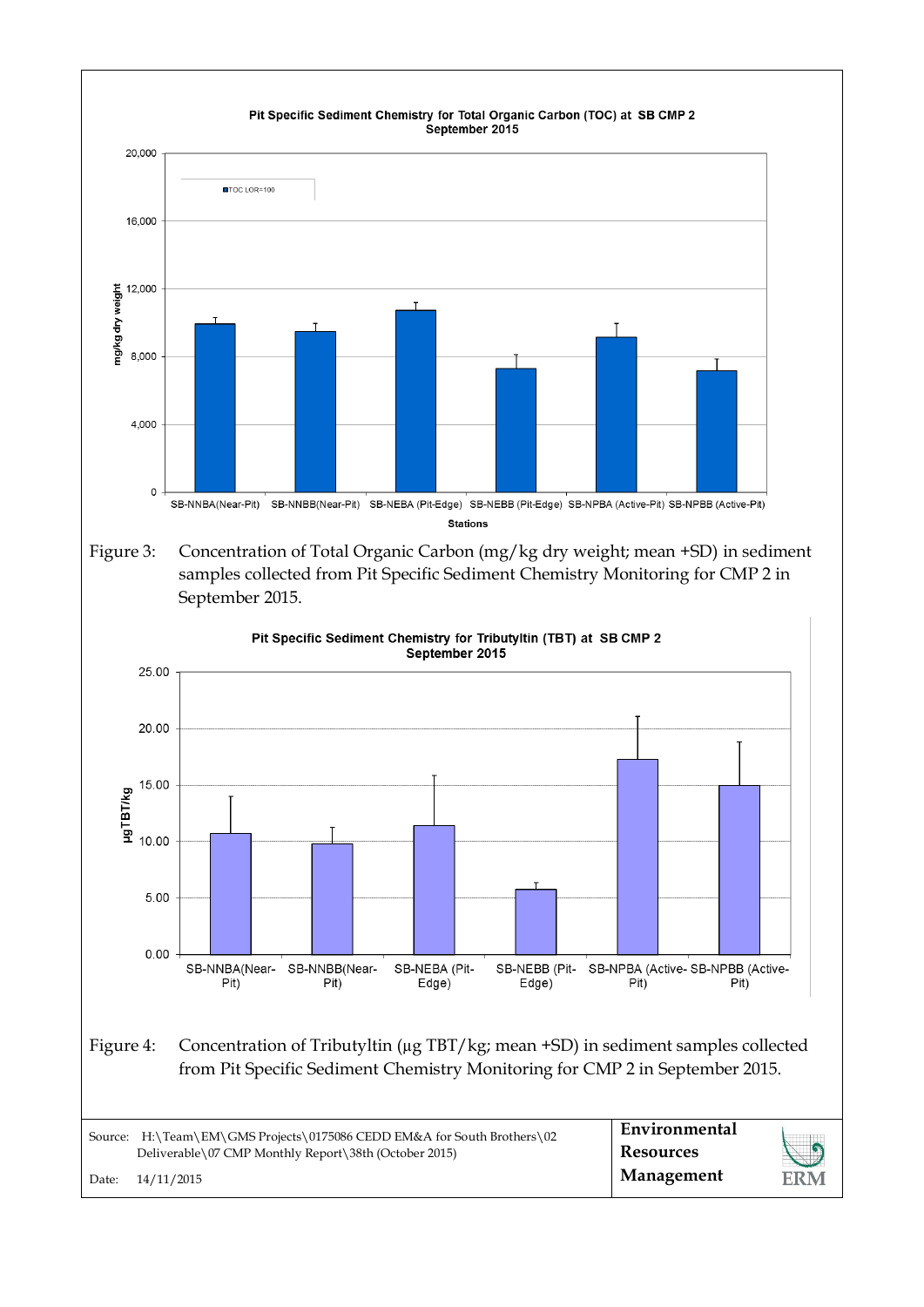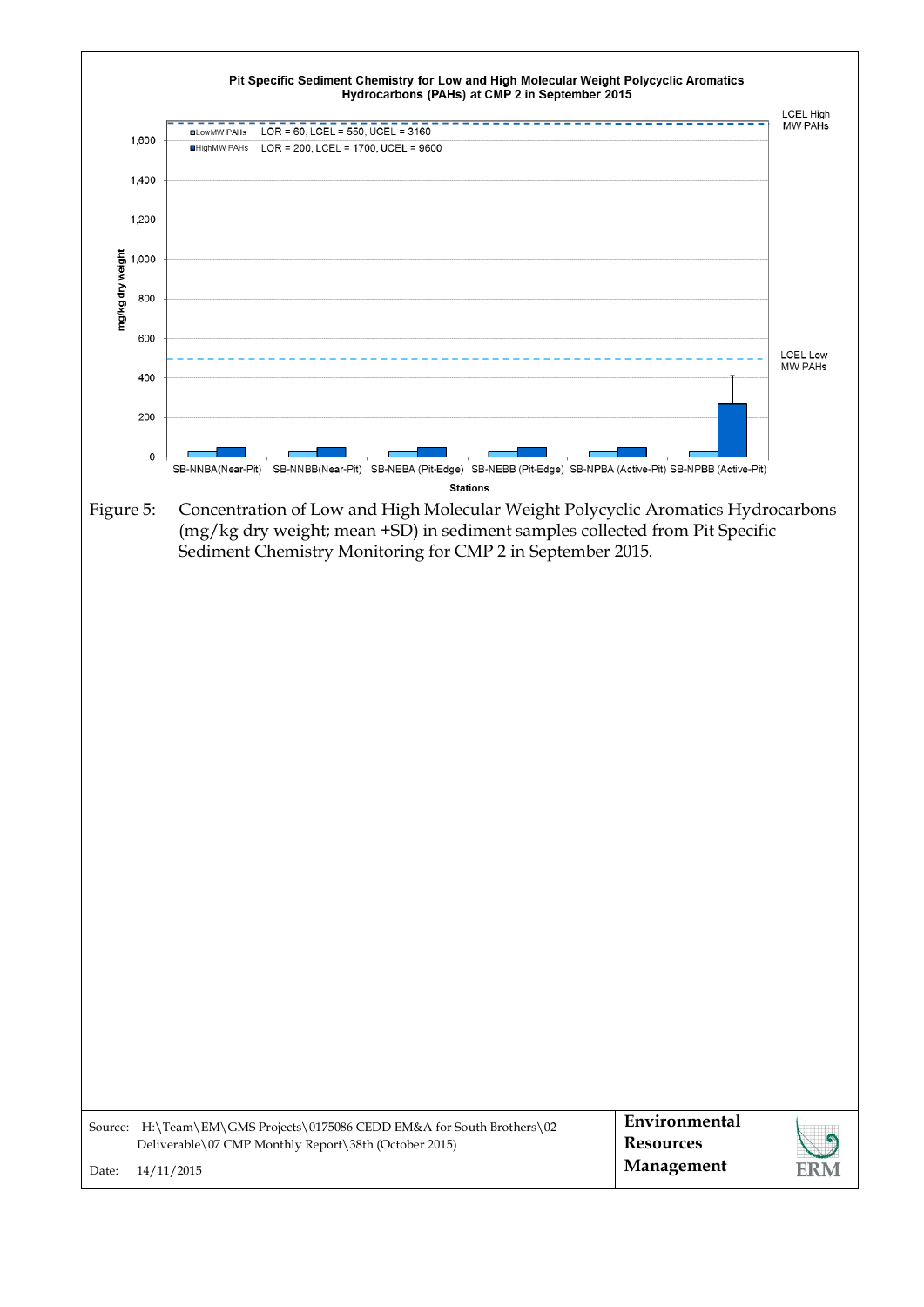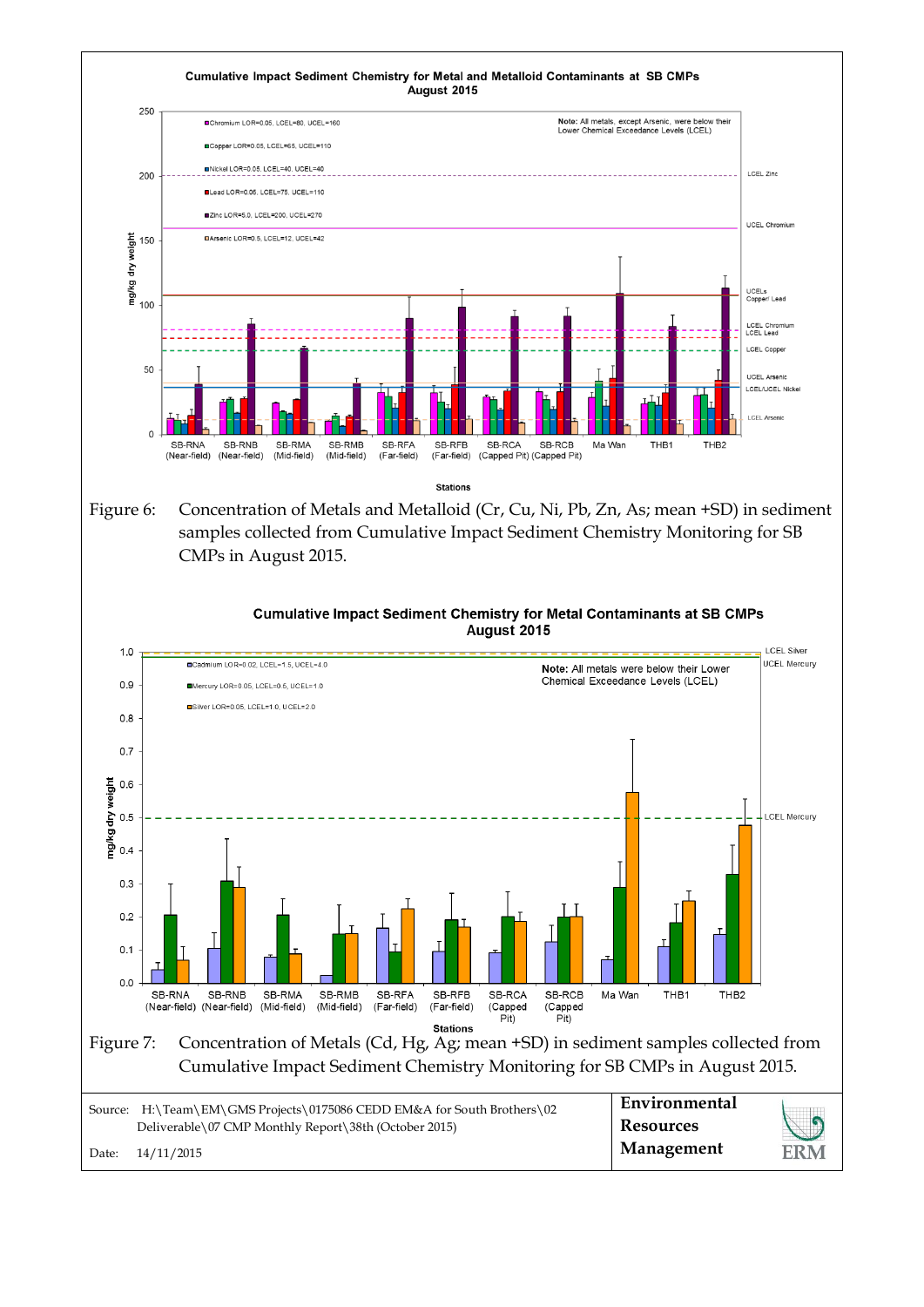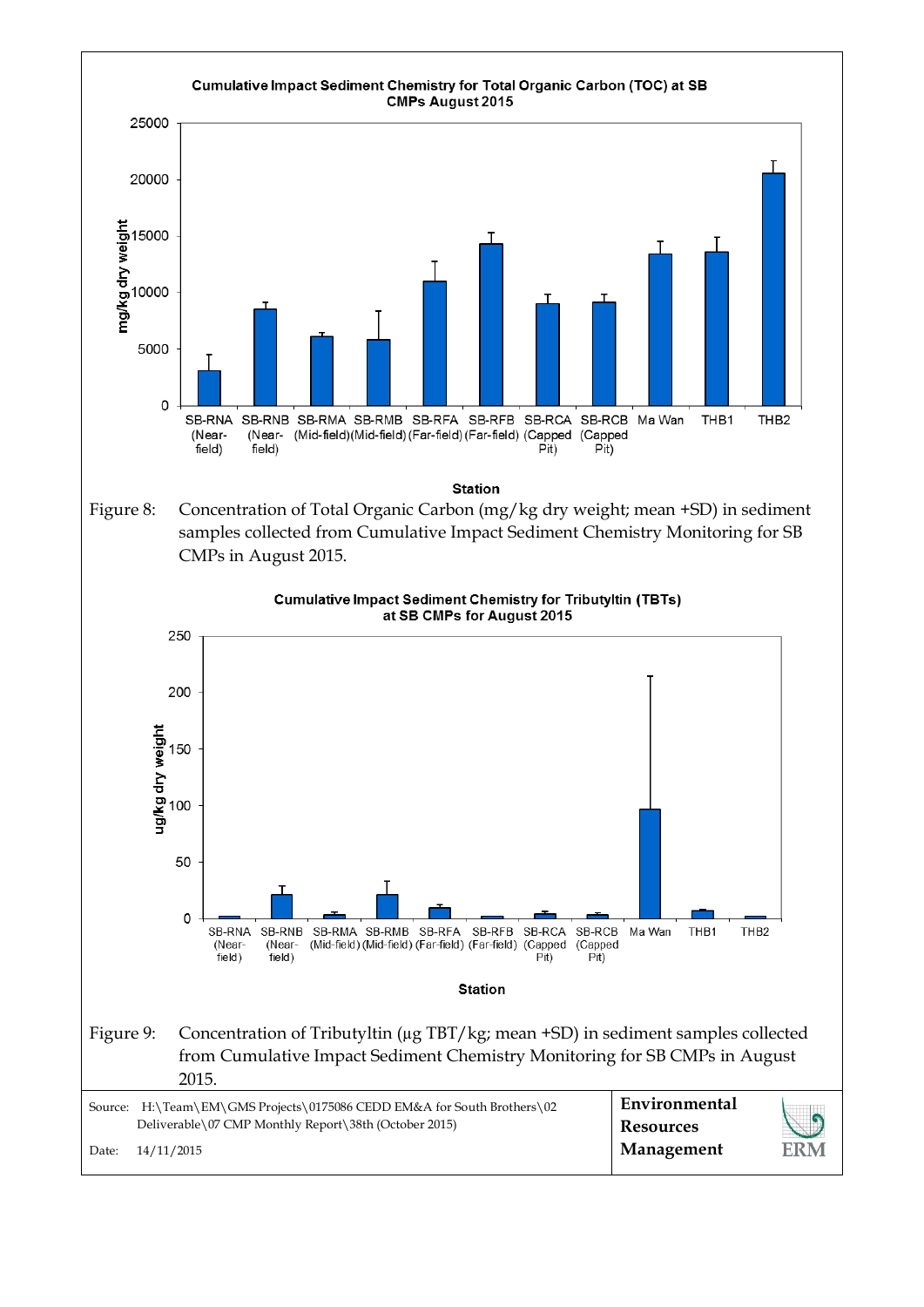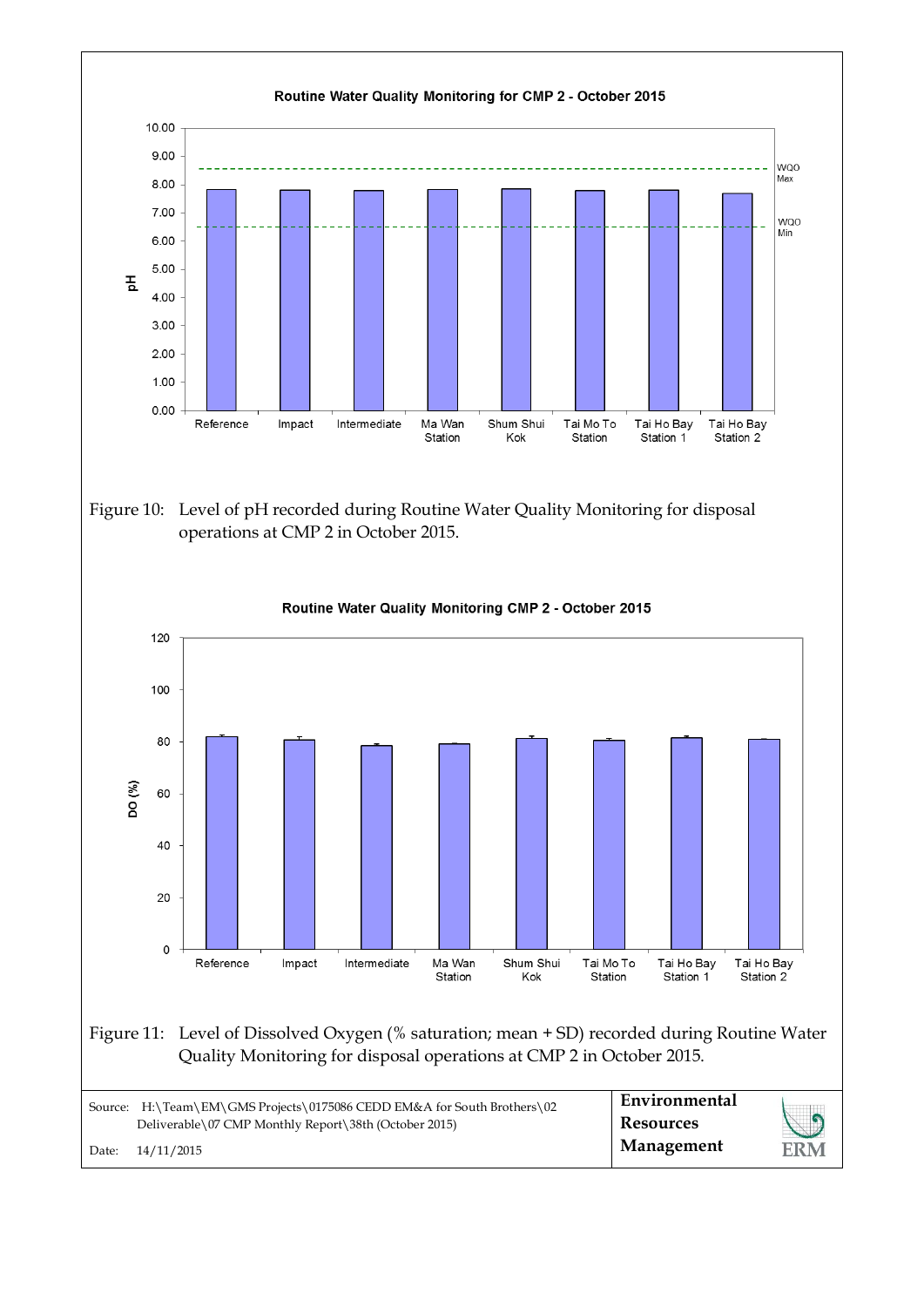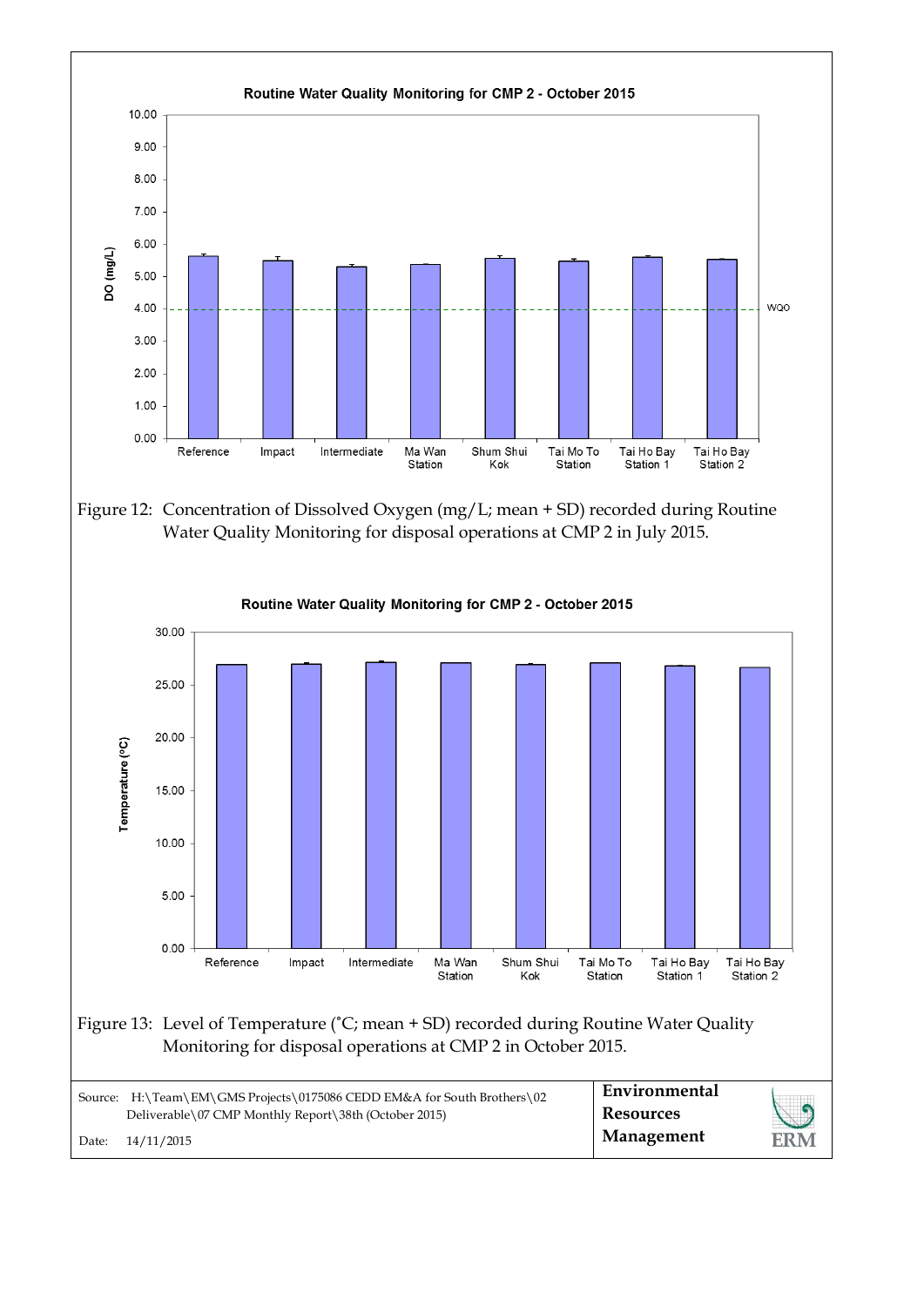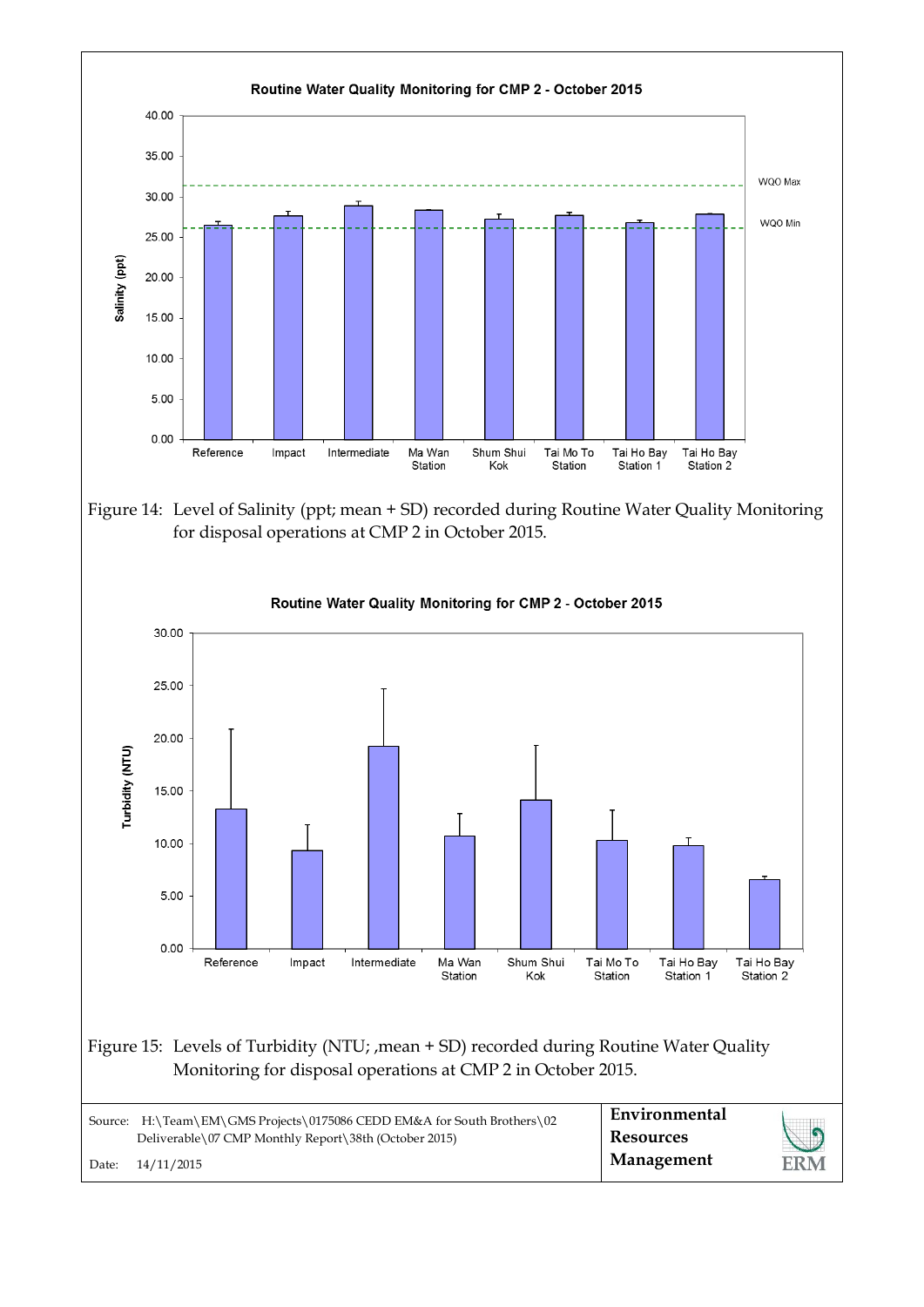